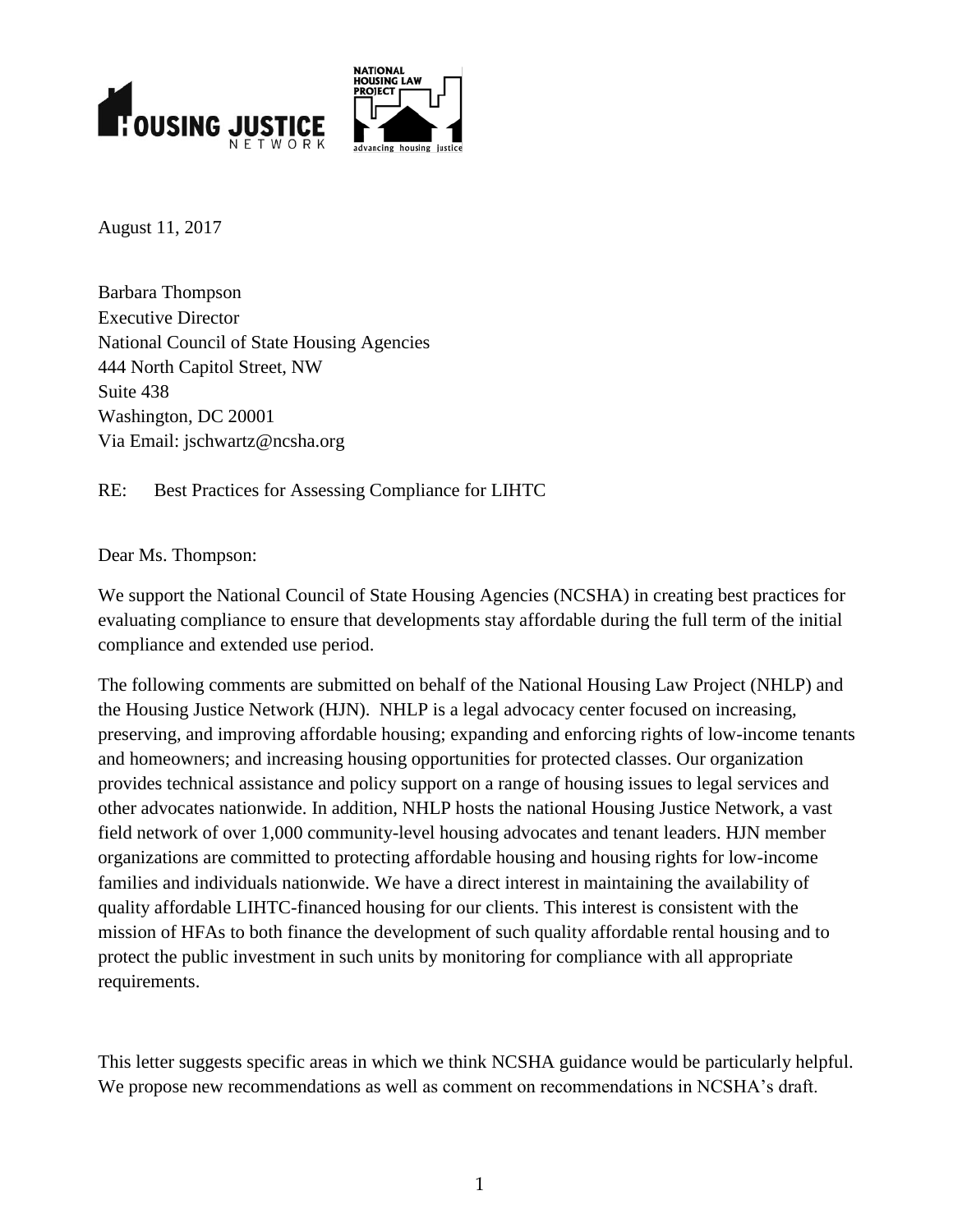**NCSHA should include a new recommendation clarifying the limited circumstances that allow developments to prematurely end their income use restrictions.**

HFAs can only allow developments to end their low-income use restrictions at tax credit developments for the specific reasons outlined in the Internal Revenue Code. The Code allows for a release of a development's affordability guidelines in two limited circumstances: foreclosure and qualified contract. HFAs may not expand this list of exceptions. However, HFAs allow developments to release use restriction for additional reasons outside of the IRS authority such as allowing for use restriction releases when properties are having significant unresolved compliance issues. Not only does this undermine the express purpose of the LIHTC program to provide affordable housing, but it is in violation of the Internal Revenue Code. NCSHA should add a recommendation prohibiting HFAs from releasing use restriction for anything other than the two statutory reasons.

# **Recommendation # 31 Foreclosure Prevention: NCSHA should modify the recommendations to include that Housing Finance Agencies take specific steps to reduce the likelihood of planned foreclosures.**

We are encouraged to see that NCSHA included a new recommendation regarding Foreclosure Prevention and more specifically, an acknowledgement that planned foreclosures are a national concern. However, NCSHA should go beyond recommending that HFAs look into planned foreclosures and include recommendations on how to stop this disturbing trend.

As the housing market throughout the country has begun to rebound from the national housing crisis, we have started to see instances of "planned foreclosures," which are actions by partners in LIHTC developments that are designed to result in a foreclosure, or deed-in lieu, and thus contemporaneously wipe out the affordability restrictions on these properties. Since the Treasury Secretary has not yet acted to block such schemes or to provide guidance to HFAs (nor signaled any impending commitment to do so), HFAs should take steps to minimize the risk and likelihood of planned foreclosures and thus any future opportunities for lost units, as some states have already done.

These concerns are not theoretical. A recent lawsuit filed in the Western District of Michigan describes an entity that appears to have engaged in planned foreclosures in several states. *Complaint*, *Thompson v. Eenhoorn, LLC*, 1:17-cv-00021 (W.D. Mich. Jan. 6, 2017). Prior to the lawsuit, the Michigan State Housing Development Authority wrote to the IRS on September 19, 2016 outlining its concerns with the entity that is subject to the lawsuit.

Here are specific recommendations that NCSHA could make to HFAs to eliminate the practice:

1. *Limit the ability of developers that have engaged in planned foreclosures to obtain future credits*.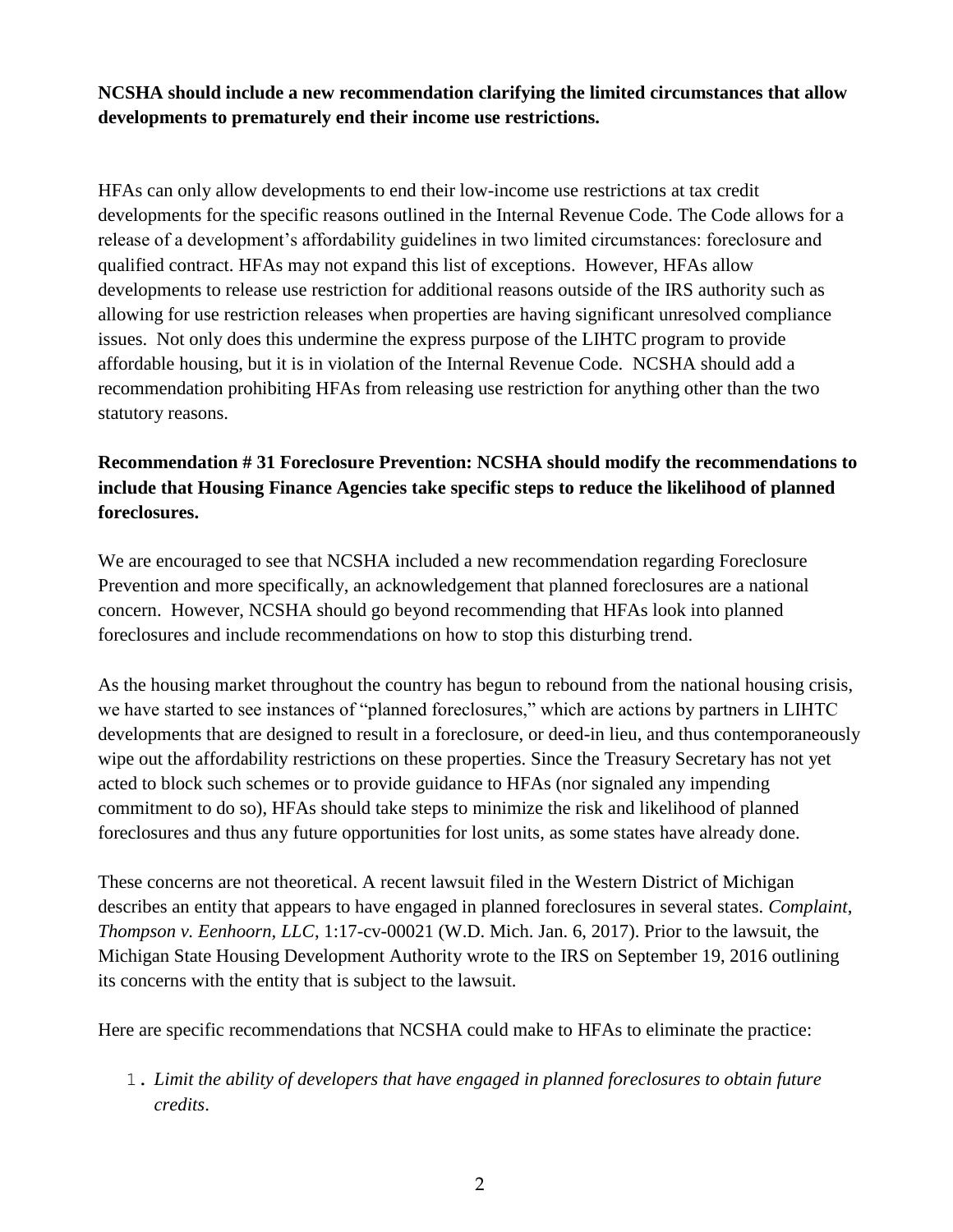While we understand that HFAs have a right to enforce use restrictions, it has been our experience that many HFAs are unwilling to do so when informed of a planned foreclosure. It is our understanding that this lack of enforcement is usually due to a lack of staff and other resources. It is imperative that HFAs take affirmative steps to ensure that developers are not engaging in planned foreclosures. This will likely require an increase in fees or other revenue to the HFAs so that they can devote additional staff time to enforcing use agreements.

Pennsylvania has recently instituted a strong policy against planned foreclosures by putting in its proposed draft 2017 Qualified Allocation Plan the following: "The Agency may reject an Application from any Applicant (or related entity) who participates in a transaction or program to achieve early termination of a Restrictive Covenant Agreement as determined by the Agency in its sole discretion."

In the event that a HFA does not wish to completely disqualify a developer that has engaged in a planned foreclosure, the developer should be subject to additional monitoring fees and additional monitoring requirements in order to continue participating in the program. It is also important to consider penalizing bad actor developers with a loss of points in the application process if it has been found that they have engaged in a planned foreclosure.

# 2. *Provide limits on planned foreclosure in restrictive covenants or other long term use restriction instruments*.

In many states, the language of the restrictive covenants in use presents a risk that they are automatically terminated upon the execution of a deed-in-lieu. These self-executing restrictive covenants are extremely harmful.

An approach used by the Maryland Department of HCD appropriately seeks to interpose the agency as a barrier to self-execution, by permitting the agency, in its discretion, to block any automatic termination upon the agency's determination that the foreclosure is pre-textual, as stated in the IRC:

#### Termination Prior To Expiration of Extended Use Period.

"(a) This ELIHC shall terminate prior to the expiration of the Extended Use Period with respect to the Project or any Building upon the date the Project or such Building is acquired by foreclosure or deed in lieu of foreclosure; provided, however, this ELIHC shall continue in full force and effect if the Secretary of the Department determines that such acquisition by foreclosure or deed in lieu of foreclosure is part of an arrangement with the Owner, a purpose of which is to terminate this ELIHC."

"(b) Notwithstanding the foregoing, if any party acquiring the Project or a Building by foreclosure (or instrument in lieu of foreclosure) fails to record an agreement terminating this ELIHC and provide the Administration with written notice thereof, the Project or Building, as applicable, shall remain subject to this ELIHC, and the eligibility of such party to receive Tax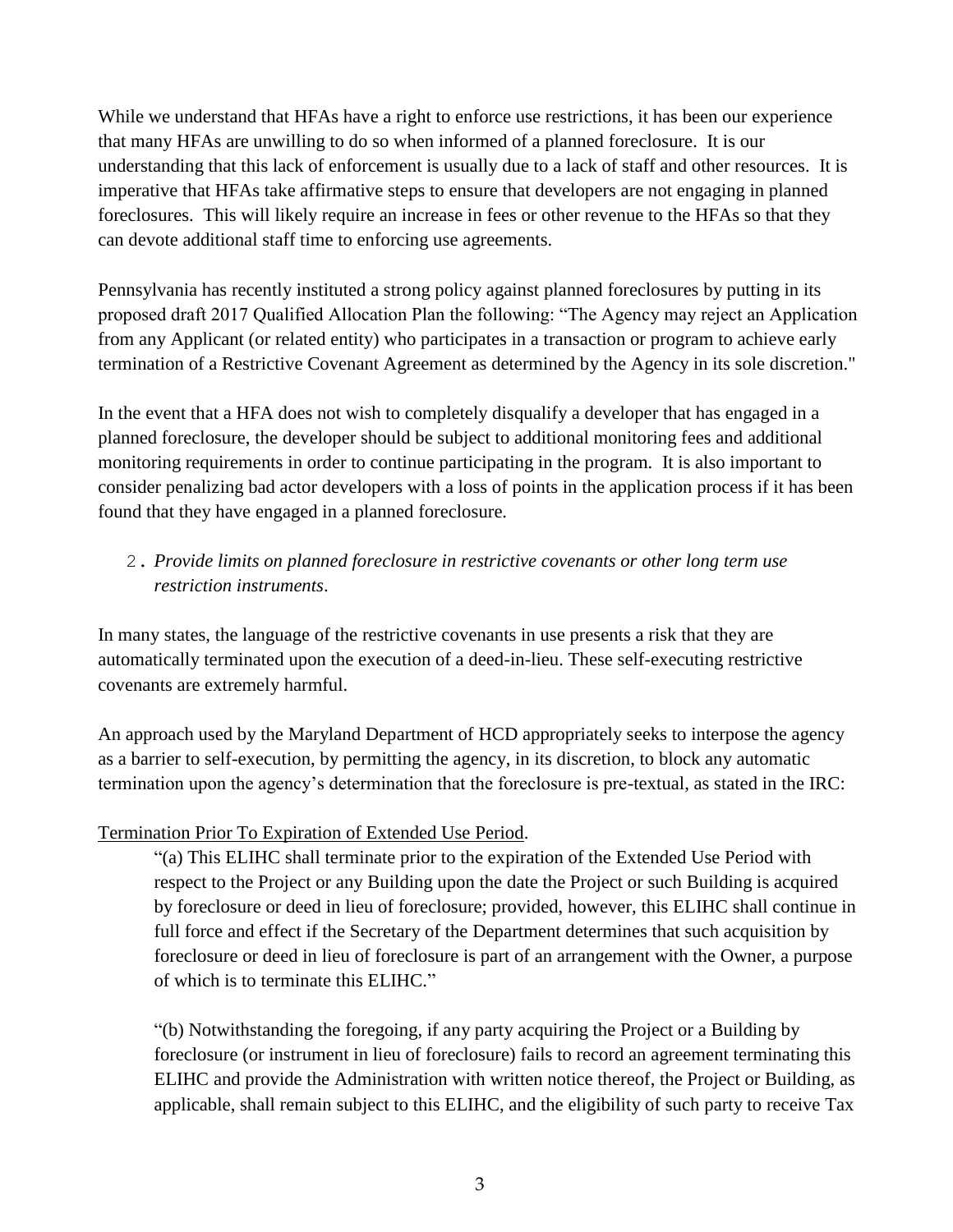Credits shall not be adversely affected, if such party continues to comply with Section 42 of the Code and the terms of this ELIHC."

In Ohio, OHFA recently revised its restrictive covenant by removing the self-executing nature of a foreclosure-related termination. The section now states:

"Agency may terminate this RC prior to the end of the Restriction Period as a result of, and on the date that, the building(s) in the Project is (are) acquired by foreclosure or an instrument given in lieu of foreclosure as provided in Section  $42(h)(6)(E)(i)(I)$  of the Code, unless the Internal Revenue Service determines that such acquisition is part of an arrangement with the Owner in which a purpose of such arrangement is the termination of the Extended Use Period."

Thus, we recommend that NCSHA include a recommendation that HFAs provide limits on planned foreclosure in restrictive covenants or other long term use restriction instruments.

3. *HFAs should encourage existing developments to execute and record amended restrictive covenants that include strengthened language*.

While amending current restrictive covenant forms should help for future developments, this alone will not have a remedial effect on developments that are currently in operation, unless the HFA has reserved the right to make these types of changes in the agreement itself or in HFA regulations. HFAs should offer incentives for developments to amend their current restrictive covenants, which could be in the form of points on future applications or reduction in fees.

# **Recommendation # 31 Developing in High Opportunity Areas**-**NCSHA should modify this recommendation to promote housing choice.**

We are encouraged to see that NCSHA has included a new recommendation in support of encouraging development in high opportunity areas. It has been our experience that most tax credit developments are not in high opportunity areas due to a variety of factors including high costs and difficulty in securing local government support. We support HFAs developing policies to encourage this development by assigning additional tiebreaker points or even credit set asides specifically for development in high opportunity areas.

Encouraging development in high opportunity areas is also consistent with the Fair Housing Act and the federal mandate to affirmatively further fair housing (42 U.S.C. § 3601). In 2015, HUD released the "AFFH rule" which requires jurisdictions and public housing authorities (PHAs) across the country to use the AFH process to examine barriers to fair housing choice and access to opportunity within their jurisdictions/service areas and regions. Specifically, jurisdictions must look to a series of questions focused on fair housing issues including segregation/integration; racially and ethnically concentrated areas of poverty; disparities in access to opportunity; and disproportionate housing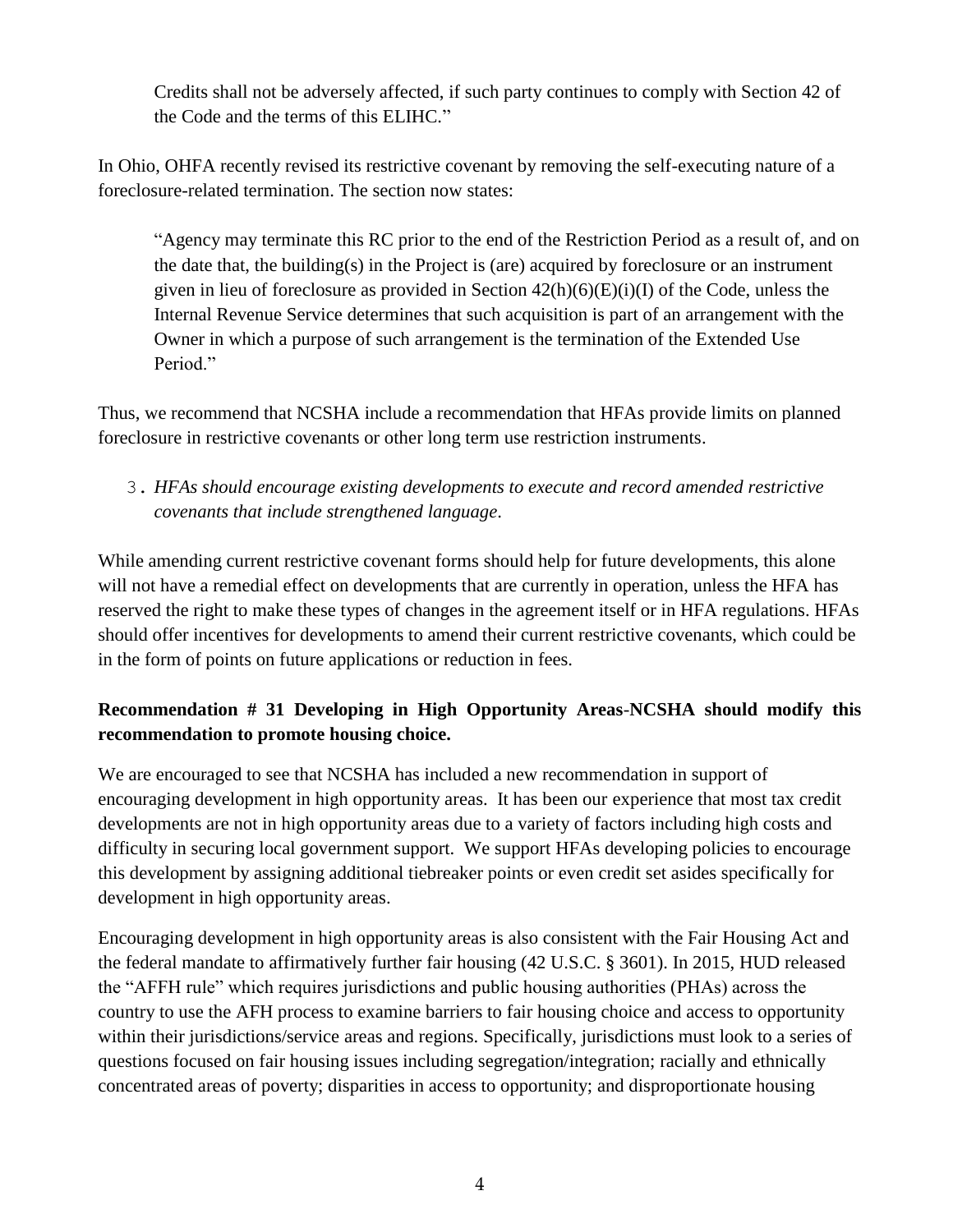needs, and how these fair housing issues relate to individuals and families protected by the FHA. These assessments can serve as an important tool to guide decisions as to the allocation of tax credits to promote development in high opportunity areas and housing choice.

Promoting development in high opportunity areas, however, must be balanced with housing choice and investment in low-income communities. NCSHA, in its recommendations, must be careful not to tip the scale too far in the direction of development in areas of opportunity that typically have lower racial and ethnic minority concentrations. Emphasizing development in high opportunity areas could also have a negative impact on rural areas due to their disproportionate rates of poverty.

NCSHA should be clear in its recommendations that HFAs must balance development in high opportunity areas with reinvestment in distressed communities. This is an essential component to promoting housing choice in all communities.

Accordingly, we support encouraging development in distressed areas as part of "concerted community revitalization plans (CCRPs). However, criteria must be developed as to what should be included in a CCRP and the plans must address protections against displacement, loss of affordable units, and investing in existing distressed communities.

# **NCSHA should include a new recommendation that Housing Finance Agencies create substantive standards and procedural steps to evaluate requests for Qualified Contract purchases.**

We are also seeing a problematic loss of affordable LIHTC developments through the Qualified Contract (QC) process outlined in the Internal Revenue Code. Through a public records request, we have learned of a significant number of units throughout Ohio that have been released prior to the end of their extended use period due primarily through the QC process. Other states have also experienced terminations under the QC process, unless they have required a waiver of this option by owners of LIHTC developments.

As we stated above, our clients' interest in accessing quality affordable housing is consistent with the HFAs' mission to develop such housing and protect the public's investment. To promote these goals, NCSHA should add the following additional recommendations:

1. Agencies should consider requiring applicants for a future allocation of credits to waive their QC rights, as permitted by the IRC and as is the current practice in at least some states. The QC process offers no countervailing public policy benefits that would justify the loss of affordable housing. The formula price established under IRS regulations often exceeds actual market value, thus presenting owners with an easy exit after the compliance period, since no rational buyer would overpay for the property.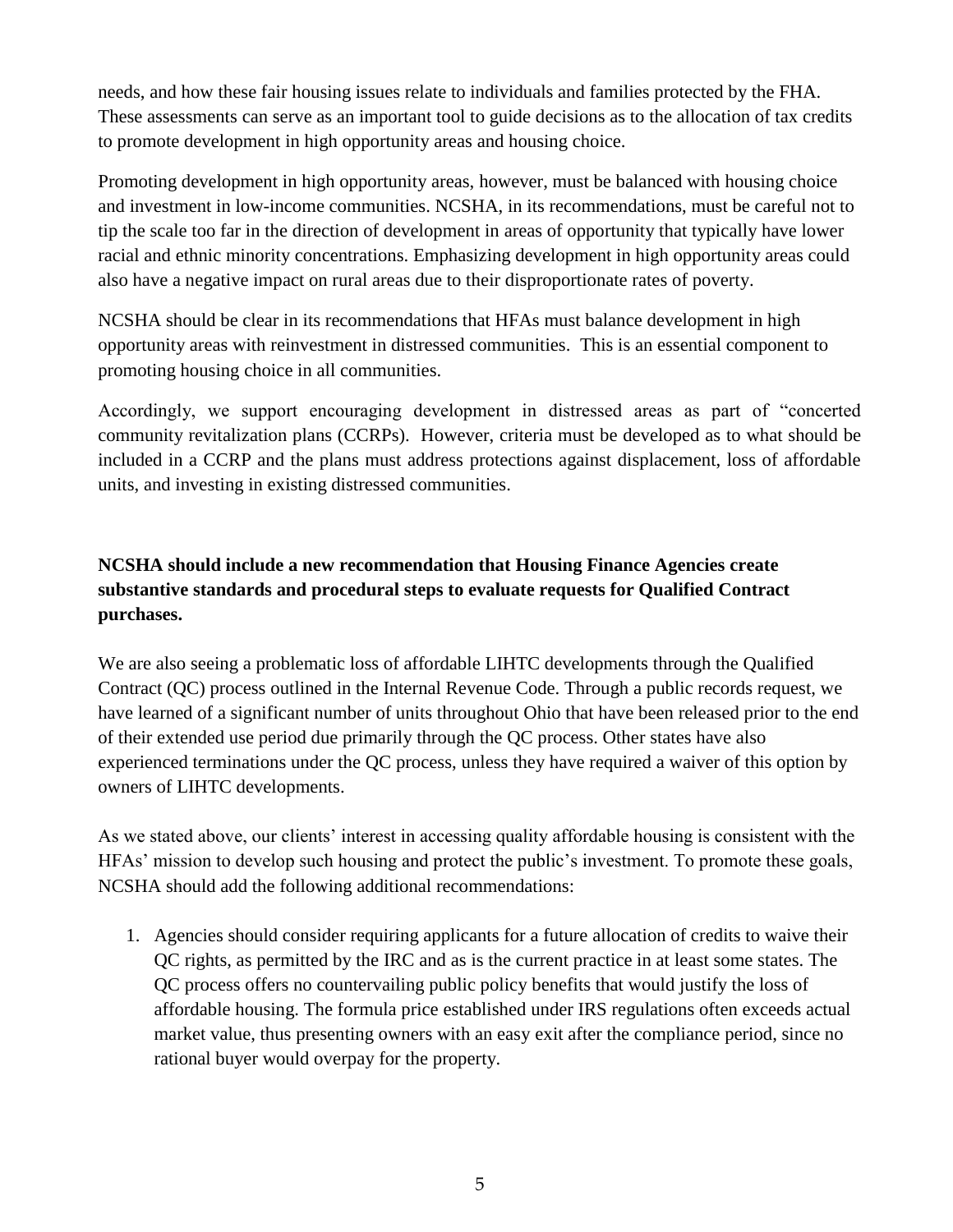- 2. HFAs should not simply accept any request by an owner to exit early based on the qualified contract process. Agencies should specify the information needed to evaluate the request, provide tenants notice of the request so that tenants have input, and then evaluate the request based on substantive standards. Furthermore, entities (and their affiliates) that seek the qualified contract process should be subject to a sanction on subsequent applications, which could be in the form of reduced points.
- 3. Qualified contracts should be executed as part of a public and transparent process. The tenants of the building and tenant advocates should be notified promptly of the process. This public process should allow for tenants and advocates to submit comments and have access to the developer's documents in requesting the qualified contract.

### **NCSHA should include a new recommendation that HFAs analyze data regarding early terminations, releases, and foreclosures to determine trends**.

In addition to creating procedures to evaluate QCs and to combat unnecessary foreclosures, HFAs must review their internal data to detect trends regarding QCs and foreclosures. They should also determine if particular entities are taking advantage of the system. The data should not only inform their monitoring of current developments, but it should also inform their QAP process.

# **NCSHA should include a new recommendation that HFAs require that tenants receive notice when an owner anticipates a foreclosure or requests a qualified contract**.

Tenants play a key role in preserving affordable housing and insuring compliance with the tax credit program. They can provide information to the HFAs who are assessing a qualified contract request or scrutinizing a foreclosure, and they can also take steps on their own, through the restrictive covenant to enforce rules against non-compliant owners.

As a result, HFAs should require developments applying for a qualified contract or who are anticipating foreclosure (e.g., as triggered by a notice of default) to notify tenants of these events. The cost of notice is minimal and the benefits for maintaining compliance are large.

# **Recommendation # 40- Continued Compliance in the Extended Use Period- NCSHA should modify this recommendation to consider options for enforcing compliance after the initial 15 year compliance period.**

The tools that HFAs currently use for enforcing compliance after the initial 15-year period are often limited, relying primarily on the enforcement of recorded covenants – which necessarily requires litigation. States can create a broader set of tools, ones that can be more efficient and effective without requiring the cost and burden of a lawsuit.

Over the years, legal services attorneys have consistently reported problems in tax credit properties relating to illegal rent increases, violations of the over-income and next available unit rules, and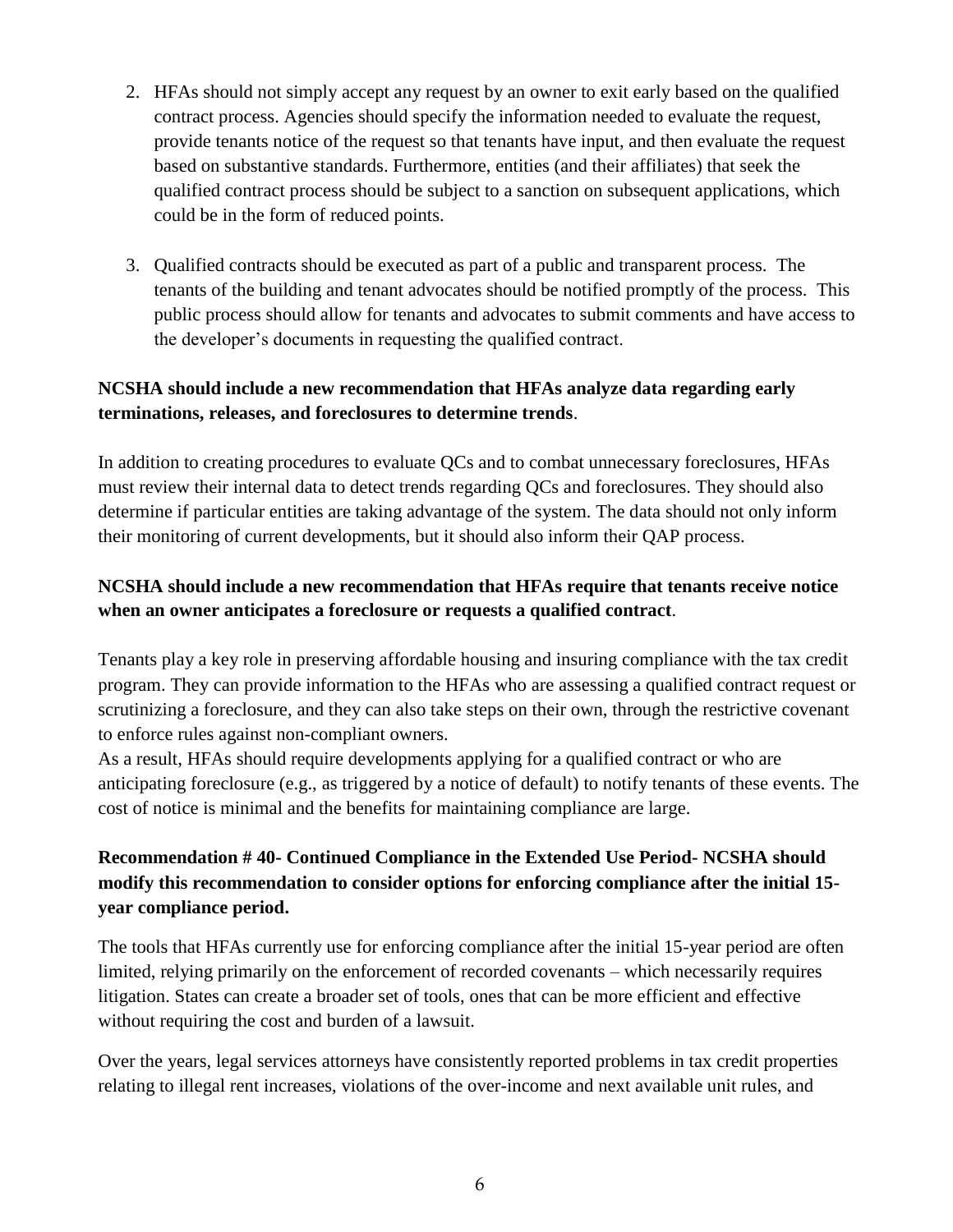improper admissions requirements. When those tenants are able to obtain an attorney, the attorneys have often reached out to the HFAs compliance officers. While that can sometimes help the situation, in other instances, the property manager still refuses to comply and the HFA has little recourse. Without an attorney, those tenants are left without any options.

We believe many HFAs would be served well by creating an informal complaint resolution process by which tenants can report non-compliance. This would ensure that HFAs are receiving the information they need to fully monitor compliance and would allow for the relatively speedy and efficient resolution of disputes. Further, states may authorize other enforcement mechanisms. For example, California authorizes the HFA to impose fines for noncompliance both during the compliance and the extended use periods. And, as noted above, the HFA could create a policy by which a project owner is docked points in future applications for noncompliance during the extended use period. These tools would go a long way toward improving the ability of the program to serve low-income residents.

#### **NCSHA should include a new recommendation that HFAs require developments to include reference to the good cause standard in tenant leases.**

In 2004, the IRS issued Revenue Ruling 2004-82 clarifying that the governing statute prohibits evictions without cause and that regulatory agreements between state tax credit allocators and owners must reflect that prohibition:

"The legislative history to  $\S 42$  states that the extended low-income housing commitment must prohibit the eviction or termination of tenancy (other than for good cause) of an existing tenant of a low-income unit or any increase in the gross rent inconsistent with the rent restrictions on the unit. H. Rep. No. 894, 101st Cong., 2d Sess. 10, 13 (1990)."

Good cause eviction protections are an essential foundation of maintaining tenant stability in LIHTC properties. However, this protection is rendered completely ineffective if tenants are unaware of their rights and in our experience. Indeed, a majority of LIHTC tenants are completely unaware of the good cause requirement. Additionally, Courts are often unaware of the good cause protection and may be reluctant to look past the lease to determine the rights of the parties.

In response to the need to educate tenants about the good cause protections, several states, including Ohio, Pennsylvania and California, have required LIHTC developments to include a lease addendum informing the tenant of their right to eviction only for "good cause." Some states have incorporated references to other protections in their required lease addendums such as VAWA and the Fair Housing Act. Furthermore, the addendum serves to inform the tenant and other parties that the rental unit is in a LIHTC property. Lease addendums also serve to improve compliance as they inform both parties of their rights and responsibilities. This will serve to protect the rights or tenants and will also save the conserve the resources of developments and State Housing Finance Agencies.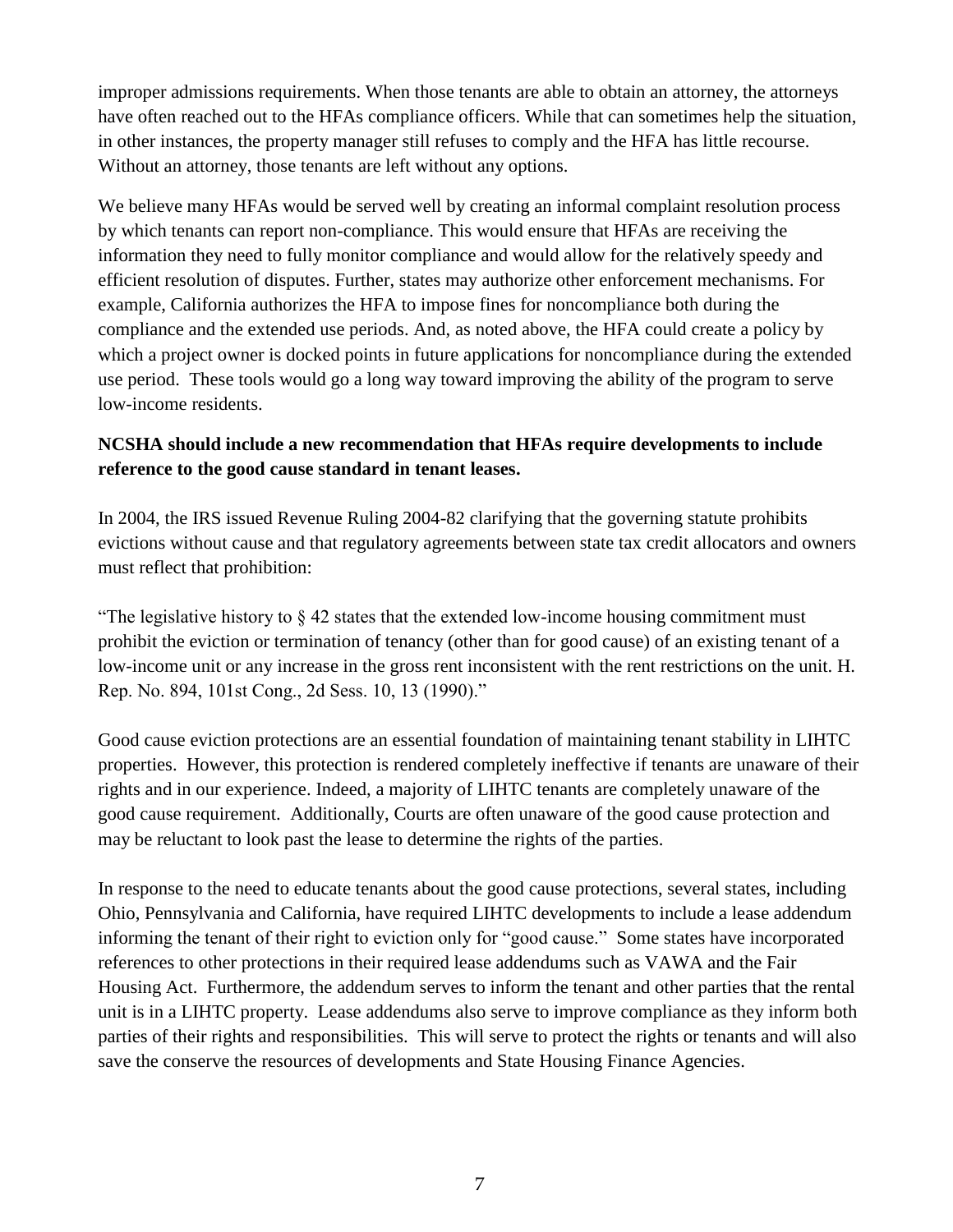Thus, NCSHA should adopt a new recommendation that Agencies should require developments to include a reference to good cause protections in tenant leases:

" Agencies should develop model lease addendums with the express purpose of informing tenants of the good cause eviction protections pursuant to IRS Revenue Ruling 2004-82 and should require developments to utilize the lease addendum with all current and prospective tenants."

### **NCSHA should include a new recommendation that HFAs take steps to ensure that developments comply with the Violence Against Women Act**

It is vital that the recommended practices address the important protections provided by VAWA. The IRS has not yet issued guidance related to VAWA implementation. The failure of the IRS to issue guidance is not a barrier to NCHSA recommending best practices in this area.

Several organizations recently released *Protections Delayed: State Housing Finance Agency Compliance with the Violence Against Women Act.* The report includes a survey of housing financing agencies regarding their implementation of VAWA. The results indicate that many victims of domestic violence, dating violence, sexual violence, and stalking who reside in LIHTC properties are not receiving the full protection of VAWA 2013 and that the level of protection victims receive varies significantly from state-to-state.

The report identifies a number of practices that should be considered for inclusion in the recommended practices. These best practices include:

- Ensuring that the required VAWA notices be provided to all LIHTC tenants.
- Utilizing a lease addendum to inform tenants they are in a LIHTC unit and that they are protected by VAWA.
- Making clear to developments that a VAWA violation that leads to an eviction is a violation of the requirement for good cause eviction.

Several HFAs have already implemented many of these recommendations.

- At least eleven of the State HFAs (including Illinois, Delaware, Michigan, Missouri, Pennsylvania, and Wisconsin) have implemented measures to directly notify tenants, such as the use of a mandatory lease addendum; the development of a tenant guide to Section 42 and/or VAWA 2013; and/or the creation of other informational materials, such as posters or flyers. The Pennsylvania HFA requires that all developments utilize a lease addendum that includes a notification to tenants of their rights under VAWA.
- Indiana, Missouri, New Mexico, Wisconsin, and Wyoming monitor compliance with VAWA through auditor reviews and visits to the property to ensure compliance.
- Indiana also specifically reviews tenant selection plans and leases for any discriminatory language.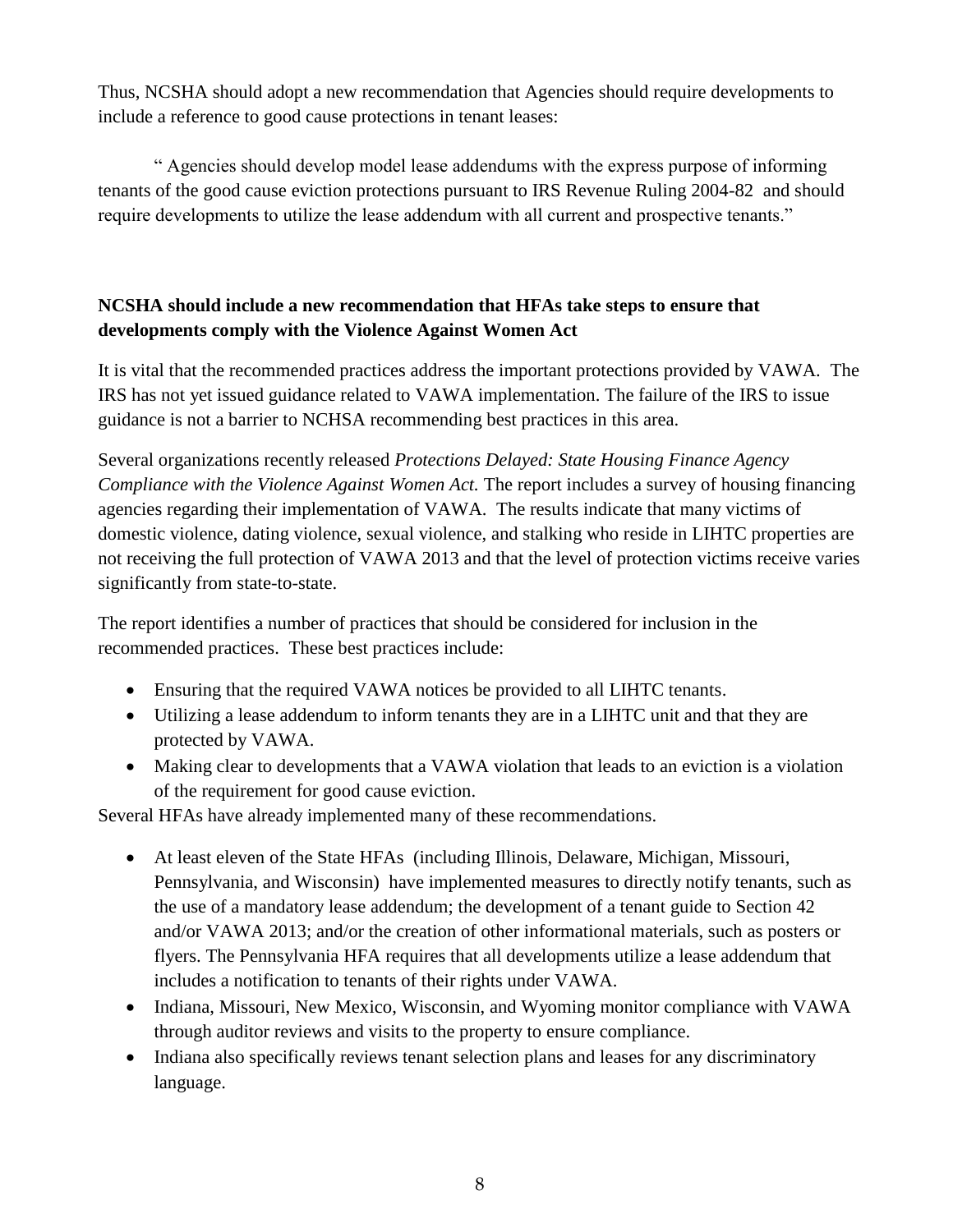- New Jersey, Oregon, and Pennsylvania include VAWA compliance as a part of their yearly certificate of ongoing compliance.
- In Illinois, owners who are not in compliance with VAWA regulations and requirements are subject to negative scoring and/or a mandatory fail.

Accordingly, NCSHA should look to the best practices outlined above and adopt a new recommendation that all HFAs take steps to implement VAWA.

# **NCSHA should include a new recommendation that HFAs build incentives into their Qualified Allocation Plans for maintaining and even extending affordability**

Many state HFAs have built-in incentives for maintaining and extending affordability into their Qualified Allocation Plans (QAPs). These incentives are consistent with the goal of the LIHTC program to provide sustainable affordable housing. HFAs should strongly consider including such incentives into QAPs to ensure lasting affordability.

As we discussed above, where an agency has not required waiver of QC rights for all applicants, we believe HFAs should carefully scrutinize QC requests. In addition to developing substantive and procedural guidelines for those requests, several HFAs have also taken steps to limit QC requests through their QAPs. For example, in Arizona's 2017 QAP, an applicant that waives its ability to request a QC will receive 10 points in the scoring. Iowa's QAP provides 25 points on its scale for a similar agreement. In Colorado, a developer can earn an increasing number of points on its application for the longer it agrees to waive its ability to request a QC. These are a few of many examples.

State HFAs have also used the QAP to extend affordability beyond the standard compliance and extended use period. For example, in Idaho, an applicant receives 15 points if it provides low-income use for 25 years after the initial 15-year compliance period, and as part of this, the applicant waives its right to request a QC until one year before the expiration of the full 40-year period. In Michigan's system, a developer can earn up to five additional points for agreeing to a longer affordability requirement (up to 45 years).

# **NCSHA should include a new recommendation that HFAs require clear and transparent tenant screening policies that comply with fair housing law.**

Currently, LIHTC properties are not subject to any program-specific standards or regulations regarding the screening of tenants for admission. It has been our experience that many LIHTC owners and developers fail to develop tenant screening policies in writing and routinely reject applicants for inconsistent and often discriminatory reasons. One of the most common reason applicants are denied admission to LIHTC properties is due to prior involvement with the criminal justice system, regardless of how old, minor, or irrelevant the underlying offense may be.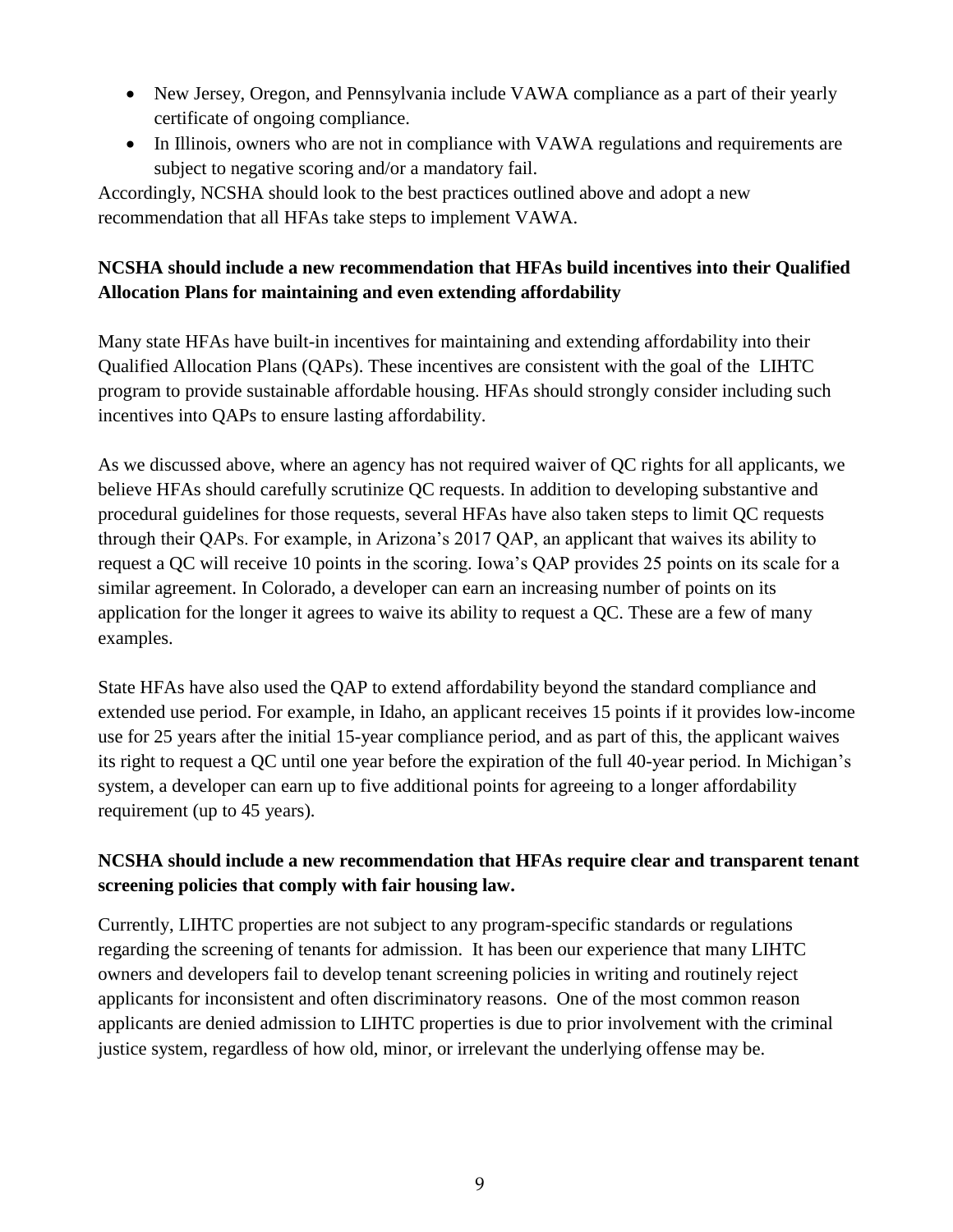One of the largest owners and operators of LIHTC housing, for example, has a policy of denying admission to anyone with a felony record at any time. This policy even applies littering and shoplifting, offenses that have a tenuous relationship at best with one's ability to fulfill her responsibilities as a tenant. Other problems include denying admission on the basis of arrests that never resulted in a conviction; imposing no time limits on the criminal history used; having overly broad exclusions, such as bans on all criminal activity; and not taking into account evidence showing that an applicant has turned her life around since leaving the criminal justice system. Making matters worse, most LIHTC properties are not required to give the prospective tenant a reason for denial. Not only does this lack of transparency lead to the denial of the tenant's rights but developments risk violating the fair housing act dur to discriminatory screening practices.

In 2016, HUD's Office of General Counsel, released a memo clarifying that admissions decisions based on the criminal history of an applicant that disparately impact protected classes, may violate the Fair Housing Act:

"Where a policy or practice that restricts access to housing on the basis of criminal

history has a disparate impact on individuals of a particular race, national origin, or other protected class, such policy or practice is unlawful under the Fair Housing Act if it is not necessary to serve a substantial, legitimate, nondiscriminatory interest of the housing provider, or if such interest could be served by another practice that has a less discriminatory effect."

The memo also clarifies that excluding applicants from housing for arrests (but not convictions) cannot satisfy the burden of a "substantial, legitimate, nondiscriminatory interest" because an arrest alone is not proof of unlawful conduct:

" A housing provider who denies housing to persons on the basis of arrests not resulting in conviction cannot prove that the exclusion actually assists in protecting resident safety and/or property."

Therefore, NCSHA should make the following recommendations regarding tenant screening of LIHTC applicants:

"HFAs should require developments to have clear and transparent tenant screening policies that are consistent with the Fair Housing Act."

# **NCSHA should include a new recommendation that HFAs make clear that buildings supported by both LIHTC and HUD funding streams must apply the HUD definition of full-time students.**

Increasingly, project-based Section 8 and rural development properties turn to LIHTC to preserve buildings as affordable housing. While both funding streams prohibit tenancy by certain full-time students, the HUD regulations and the IRS rules differ. This causes confusion to developers and can lead to qualifying students losing HUD-assisted housing. The best practice would be to adopt a single definition of students for developers to apply across funding streams; however, that would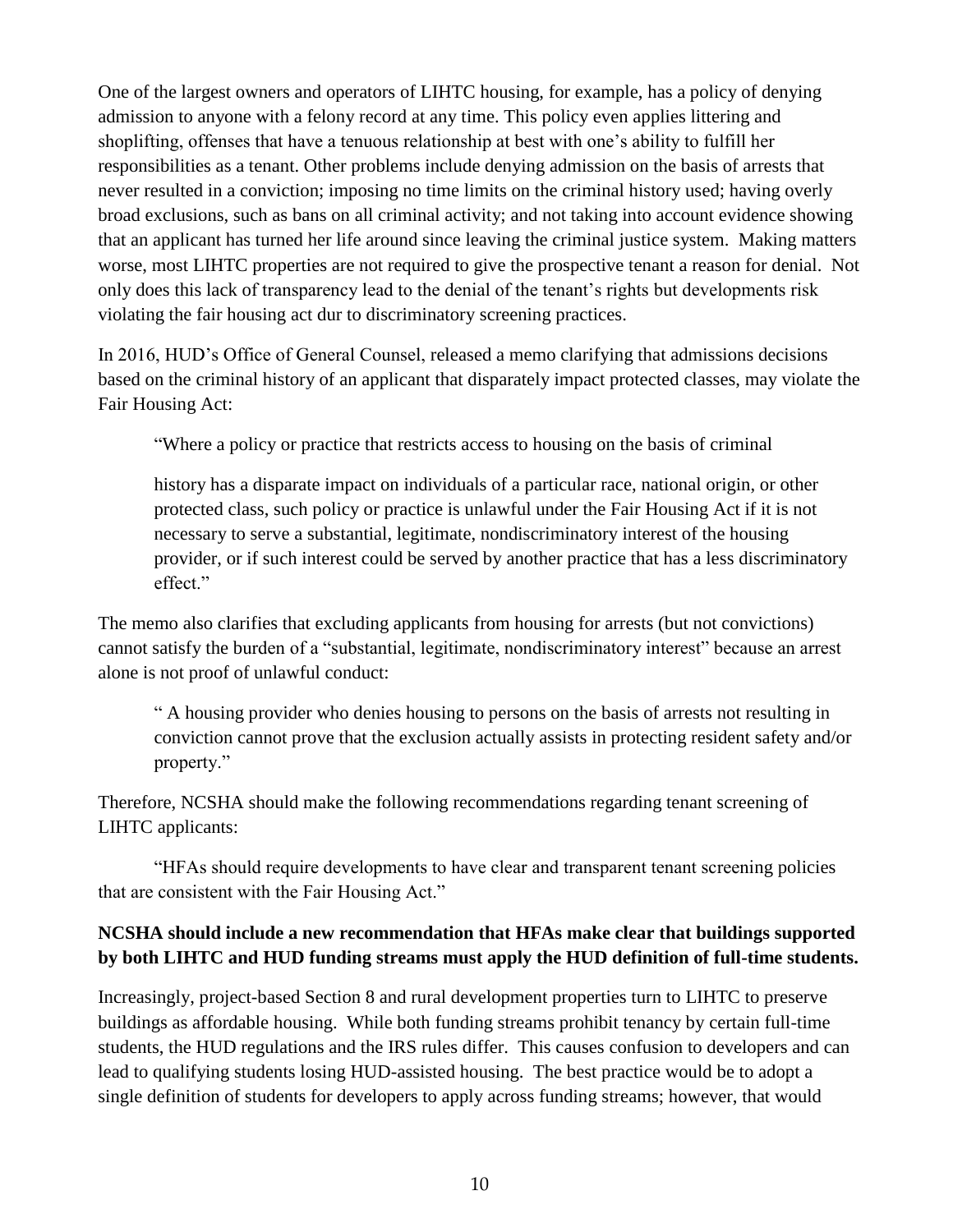require legislative change. *See* National Affordable Housing Management Association, *A Business Case for a Single Student Occupancy Rule for All Affordable Housing Programs,* NAHMAnalysis (September 15, 2014), [https://www.nahma.org/wpcontent/uploads/ 2014/06/NAHMA-Analysis-](https://www.nahma.org/wpcontent/uploads/%202014/06/NAHMA-Analysis-Business-Case-for-a-Single-Student-Occupancy-Rule.pdf)[Business-Case-for-a-Single-Student-Occupancy-Rule.pdf.](https://www.nahma.org/wpcontent/uploads/%202014/06/NAHMA-Analysis-Business-Case-for-a-Single-Student-Occupancy-Rule.pdf)

In January 2015, HUD issued a memorandum to multi-family housing programs instructing that they should not evict tenants who meet HUD requirements, but not LIHTC requirements – and specifically referenced the student restrictions. Metcalf Memorandum, January 12, 2015. [https://portal.hud.gov/hudportal/documents/huddoc?id= occupprotectionshudassthsg.pdf.](https://portal.hud.gov/hudportal/documents/huddoc?id=%20occupprotectionshudassthsg.pdf) We hear reports, however, that developers are still seeking to eviction students who qualify for HUD-assisted housing but do not meet the LITHC definition. Thus, NCSHA should adopt a guidance that makes clear that developers should not seek to evict students who remain qualified under the HUD definition, even if they do not qualify for LIHTC supported housing.

# **Recommendation # 39 Encouraging Fair Housing Compliance- NCSHA should amend this recommendation to address monitoring and other measures to ensure fair housing compliance and accessibility requirements.**

HFAs should explicitly require tax credit recipients to comply with federal nondiscrimination standards for all protected classes, and each Allocating Agency should monitor tax credit recipients for compliance. HFAs should also adopt accessibility requirements including a minimum percentage of units accessible to people with mobility and sensory disabilities and related policies for those units, such as policies governing distribution of units, waiting list priorities, and development standards.

All government agencies are subject to the mandates of the Fair Housing Amendments Act (FHAA) of 1988 prohibiting discrimination against protected classes in the housing sales, rentals, and tenancy. *See* 42 U.S.C. § 3604 and 24 C.F.R §§ 100.5 and 100.202. HFAs must explicitly require tax credit recipients to comply with these nondiscrimination mandates and continue to monitor recipients for compliance.

The Americans with Disabilities Act (ADA) requires all public entities, including state and local governments and their departments, agencies, and instrumentalities to provide people with disabilities meaningful access to programs, services, and activities. *Crowder* v. *Kitagawa,* 81 F .3d 1480 (9th Cir. 1996). This meaningful access requirement applies across the board regardless of whether a particular program has direct federal funding. Like the ADA, Section 504 of the Rehabilitation Act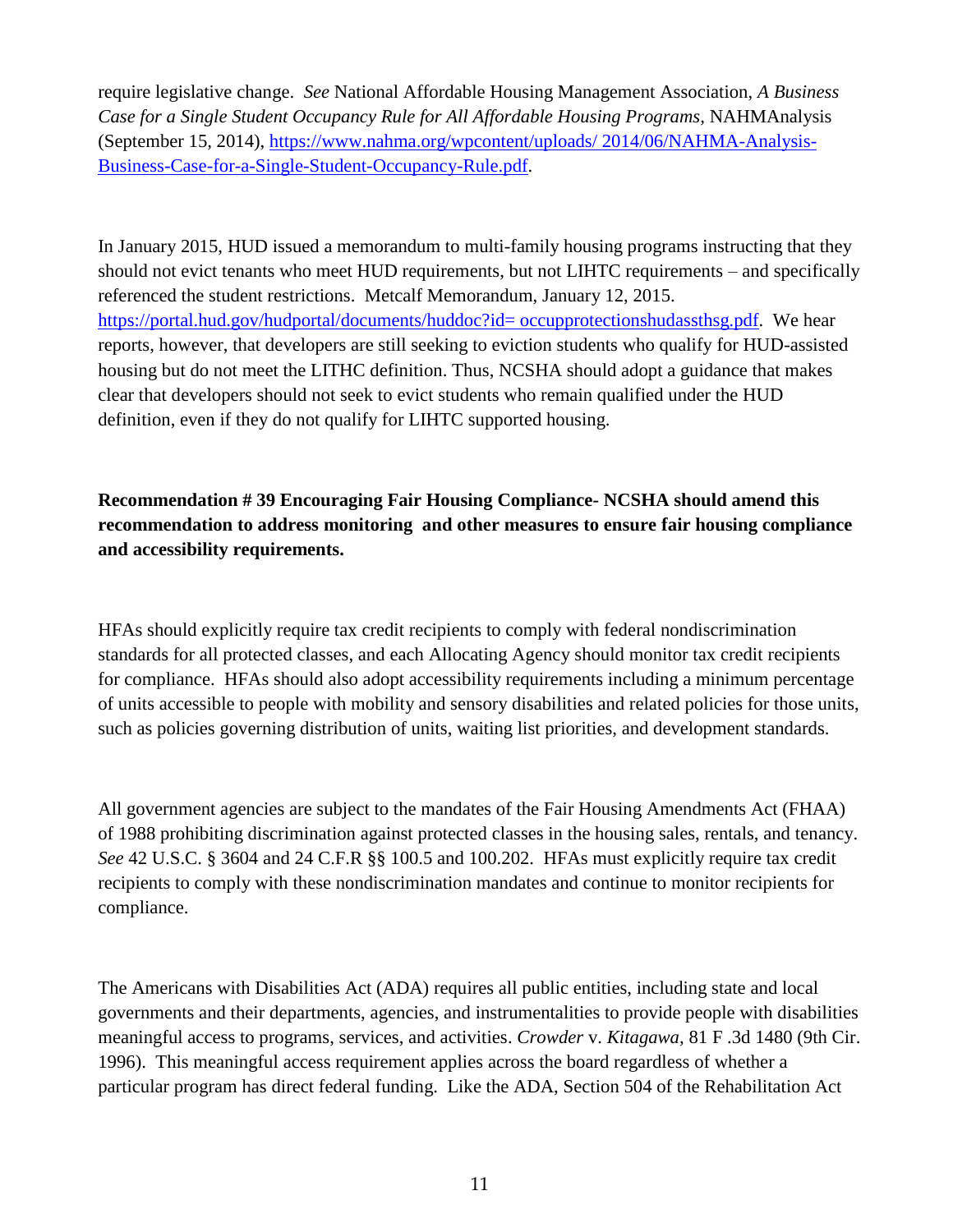(Section 504) and HUD's implementing regulations at 24 C.F.R. Part 8 require meaningful access for people with disabilities in all operations of recipients of federal dollars. Section 504 and its implementing regulations include development standards to make housing accessible to people with disabilities.

While HFAs are not recipients of federal funds subject to Section 504 and its regulations, they are considered public agencies subject to the ADA. Compliance with Section 504 regulations would help Allocating Agencies comply with the nondiscrimination and meaningful access mandates of the FHAA and ADA. Moreover, tax credit recipients rely on multiple funding sources, many of which require the accessibility standards of Section 504. Consistency across funding sources is critical to helping projects qualify for necessary funding. Additionally, it is a best practice for HFAs to ensure that tax credit funded housing projects comply with Section 504 accessibility standards for people with mobility and sensory disabilities. Applying the model of the California allocating agency as well as Section 504 regulations at 24 C.F.R. Part 8 is the best way to accomplish that.

For example, the California Tax Credit Allocation Committee (CTCAC) has adopted, and in some cases, exceeded the Section 504 regulations. For example, Section 504 requires that covered projects build a minimum of five percent mobility accessible dwelling units and two percent sensory accessible dwelling units. 24 CFR 8.22. CTCAC, recognizing the great need for affordable accessible housing, has doubled those thresholds in its own regulations. California's Qualified Allocation Plan (CA QAP) Section 10325(f)(7)(K) available at: http://www.treasurer.ca.gov/ctcac/programreg/2017/20170517/clean.pdf. CTCAC has also adopted distribution Section 504's distribution requirements for accessible units (*See* 24 C.F.R. §§ 8.26 and CA QAP Section 10325(f)(7)(K), referencing § 8.26); affirmative advertising requirements and waiting list policies that prioritize people with disabilities for accessible units (*See* 24 CFR 8.27 and CA QAP Section 10337(b)(2)); and a policy requiring that tenants without disabilities living in accessible units move to non-accessible units when available (*See* 24 CFR 8.27 and CA QAP Section 10337(b)(2)). All Allocating Agencies should adopt these best practices in order to ensure tax credit projects provide meaningful access to people with disabilities.

In addition to adopting Section 504 requirements, all Allocating Agencies should require housing projects receiving tax credits to comply with federal accessibility standards, either the Uniform Federal Accessibility Standards (UFAS) standards, 24 C.F.R. §§ 8.20-8.22, or HUD's modified version of the 2010 ADA Standards for Accessible Design, HUD-2014-0042-0001, 79 F.R. 29671 (5/27/14). *See* https://www.access-board.gov/guidelines-and-standards/buildings-and-sites/about-theaba-standards/ufas and https://www.regulations.gov/document?D=HUD-2014-0042-0001. These standards ensure that projects with accessible dwelling units meet federal accessibility standards.

Accordingly, we suggest that HFAs: